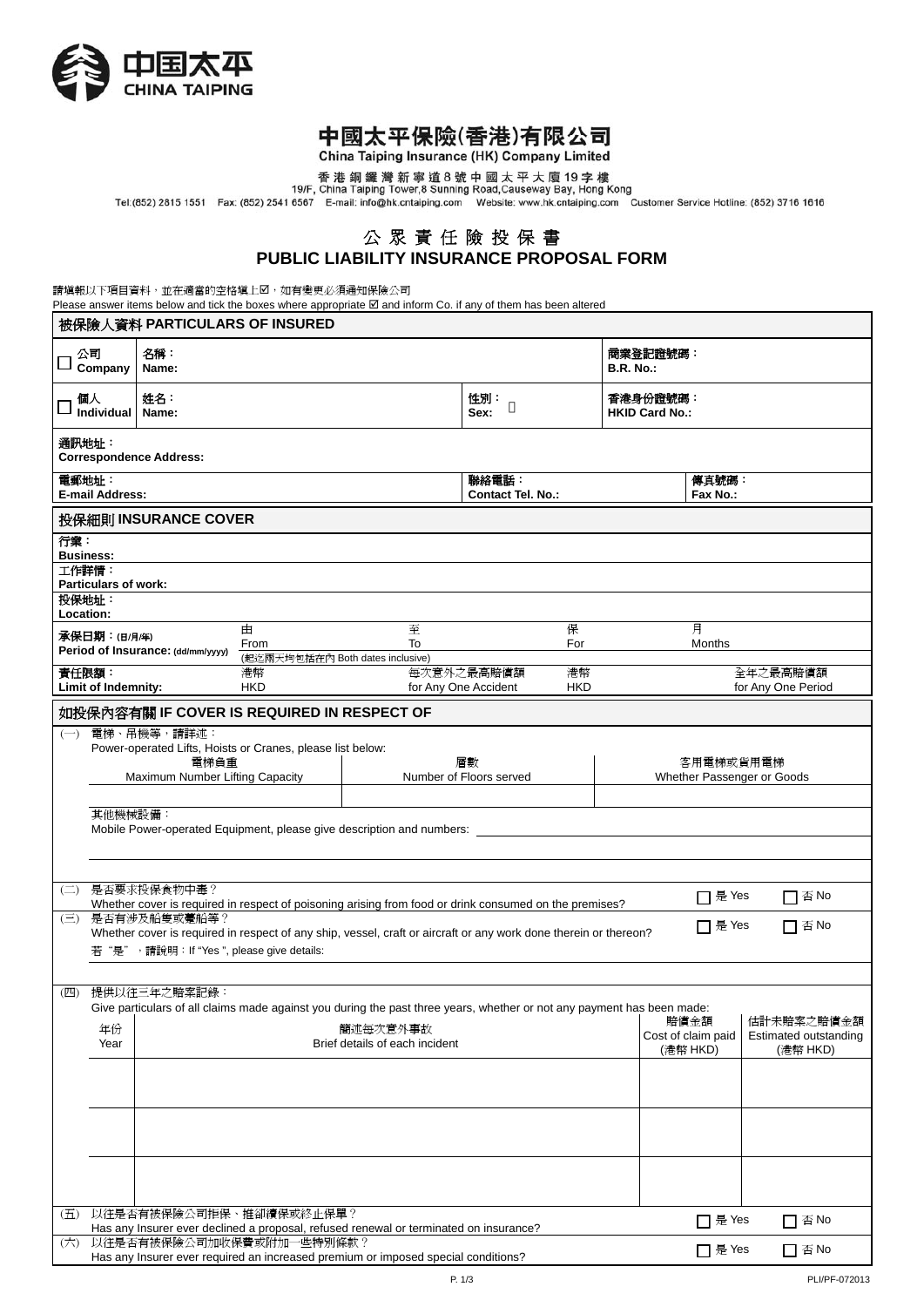

# 中國太平保險(香港)有限公司

China Taiping Insurance (HK) Company Limited

| 被保險人資料 PARTICULARS OF INSURED |              |                                   |  |  |  |  |
|-------------------------------|--------------|-----------------------------------|--|--|--|--|
| 公司<br>Company                 | 名稱:<br>Name: | 商業登記證號碼:<br><b>B.R. No.:</b>      |  |  |  |  |
| 個人<br>Individual   Name:      | 姓名:          | 香港身份證號碼:<br><b>HKID Card No.:</b> |  |  |  |  |
|                               |              |                                   |  |  |  |  |

### 收集個人資料聲明 **PERSONAL INFORMATION COLLECTION STATEMENT**

中國太平保險(香港)有限公司 (下稱"本公司")明白其在《個人資料(私隱)條例》下就個人資料的收集、持有、處理或使用所負有的責任。本公司僅將為合法和相關的目的收集 個人資料,並將採取一切切實可行的步驟,確保本公司所持個人資料的準確性。本公司將採取一切切實可行的步驟,確保個人資料的安全性,及避免發生未經授權或者因意 外而擅自取得、刪除或另行使用個人資料的情況。

閣下提供本申請表要求的個人資料,是為了本公司提供保險業務所需,否則,本公司將無法處理 閣下的申請。本公司並可能使用閣下的個人資料作以下用途:

- (i) 處理及審批 閣下的保險申請或 閣下將來提交的保險申請;
- (ii) 執行 閣下保單的行政工作及提供與 閣下保單相關的服務 (包括但不限於更改、變更、取消或續期);
- (iii) 分析、調查、處理及支付 閣下保單有關的索償;
- (iv) 發出繳交保費通知及向 閣下收取保費及欠款;
- (v) 本公司行使任何代位權;
- (vi) 就以上用途聯絡 閣下;
- (vii) 其它與上述用途有直接關係的附帶用途;及
- (viii) 遵循適用法律,條例及業内守則及指引。

本公司亦可因應上述用途披露 閣下的個人資料予下列各方:

- (a) 就上述用途,向本公司提供行政、通訊、電腦、付款、保安及其它服務的第三方代理、承包商及顧問(包括:醫療服務供應商、緊急救援服務供應商、電話促銷商、 郵寄及印刷服務商、資訊科技服務供應商及數據處理服務商);
- (b) 處理索賠個案的理賠師、理賠調查員及醫療顧問;
- (c) 追討欠款的收數公司或索償代理;
- (d) 保險資料服務公司及信貸資料服務公司;
- (e) 再保公司及再保經紀;
- (f) 閣下的保險經紀(若有);
- (g) 本公司的法律及專業業務顧問;
- (h) 本公司的關連公司(以《公司條例》內的定義為準);
- (i) 現存或不時成立的任何保險公司協會或聯會或類同組織(「聯會」)及其會員,以達到任何上述或有關目的,或以便「聯會」執行其監管職能,或其他基於保險業或任 何「聯會」會員的利益而不時在合理要求下賦予「聯會」的職能;
- (j) 透過「聯會」移轉予任何「聯會」的會員,以達到任何上述或有關目的;
- (k) 保險索償投訴局及同類的保險業機構;
- (I) 法例要求或許可的政府機關包括運輸署

閣下的個人資料可能因上述用途提供給以上任何機構 (在香港境內或境外),而就此而言, 閣下同意將 閣下的資料移轉至香港境外。

#### 直接促銷通訊:

- 1. 經 閣下同意,本公司可能使用 閣下的聯絡資料、個人基本資料及保單資料,通過書信、電郵、電話或短信與 閣下聯絡,提供金融及保險產品或服務的直接促銷通 訊。若 閣下不欲接收有關直接促銷通訊,請在以下的方格内填上「✔」。
- 2. 經 閣下同意,本公司亦可能提供 閣下的聯繫資料、個人基本資料、人口統計數據及保單資料給本公司的關連公司(其定義以《公司條例》內的定義為準)、關連公司 之合作伙伴及第三方金融機構,獲取有關資料的公司可以以書信、電郵、或短訊與 閣下聯絡,提供金融及/或保險產品或服務的直接促銷通訊。若 閣下反對本公司 將 閣下個人資料提供給本公司的關連公司、關連公司之合作伙伴及第三方金融機構,或不欲接收本公司的關連公司、關連公司之合作伙伴及第三方金融機構的直接 促銷通訊,請在以下的方格内填上「」。

閣下可隨時撤回給予本公司有關使用 閣下的個人資料及提供予第三方作直接促銷用途的同意,而本公司將在不收取任何費用的情況下停止使用該等資料作直接促銷用 途。閣下如欲撤回 閣下給予本公司的同意,請聯絡本公司的總經理辦公室經理(詳情參閱下文)。

閣下有權查閱本公司是否持有 閣下的個人資料,獲取該資料的副本,更正任何不準確的資料,以及查閱本公司有關個人資料的政策及常規。閣下還可以要求本公司告知 閣 下本公司所持個人資料的種類。如有需要,請以書面形式向本公司總經理辦公室經理提出,地址爲香港銅鑼灣新寧道8號中國太平大廈19樓。

#### 本聲明的中英文版本如有任何歧異或不一致,概以英文版為準。

China Taiping Insurance (HK) Company Limited (the "Company") understands its responsibilities in relation to the collection, retention, processing or use of personal data under the Personal Data (Privacy) Ordinance. Personal data will be collected only for lawful and relevant purposes and all practicable steps will be taken to ensure that personal data held by the Company is accurate. The Company will take all practicable steps to ensure security of the personal data and to avoid unauthorized or accidental access, erasure or other use.

You are under an obligation to provide all of the personal data requested in this form, which is collected to enable us to carry on insurance business. If you fail to provide all the personal data requested in this form, we will not be able to process your application. The Company may also use your personal data for the following purposes:

- (i) processing and evaluating your insurance application and any future insurance application you may make;<br>(ii) administering your insurance policy and providing services in relation to your insurance policy (include but
- administering your insurance policy and providing services in relation to your insurance policy (include but not limited to any alterations, variations, cancellation or renewal of such product or service);
- (iii) analyzing, investigating, processing and paying claims made under your insurance policy;
- (iv) invoicing and collecting premiums and outstanding amounts from you;
- (v) exercising any right of subrogation;<br>(vi) contacting you for any of the above
- contacting you for any of the above purposes;
- (vii) other ancillary purposes which are directly related to the above purposes; and
- (viii) complying with applicable laws, regulations or any industry codes or guidelines.